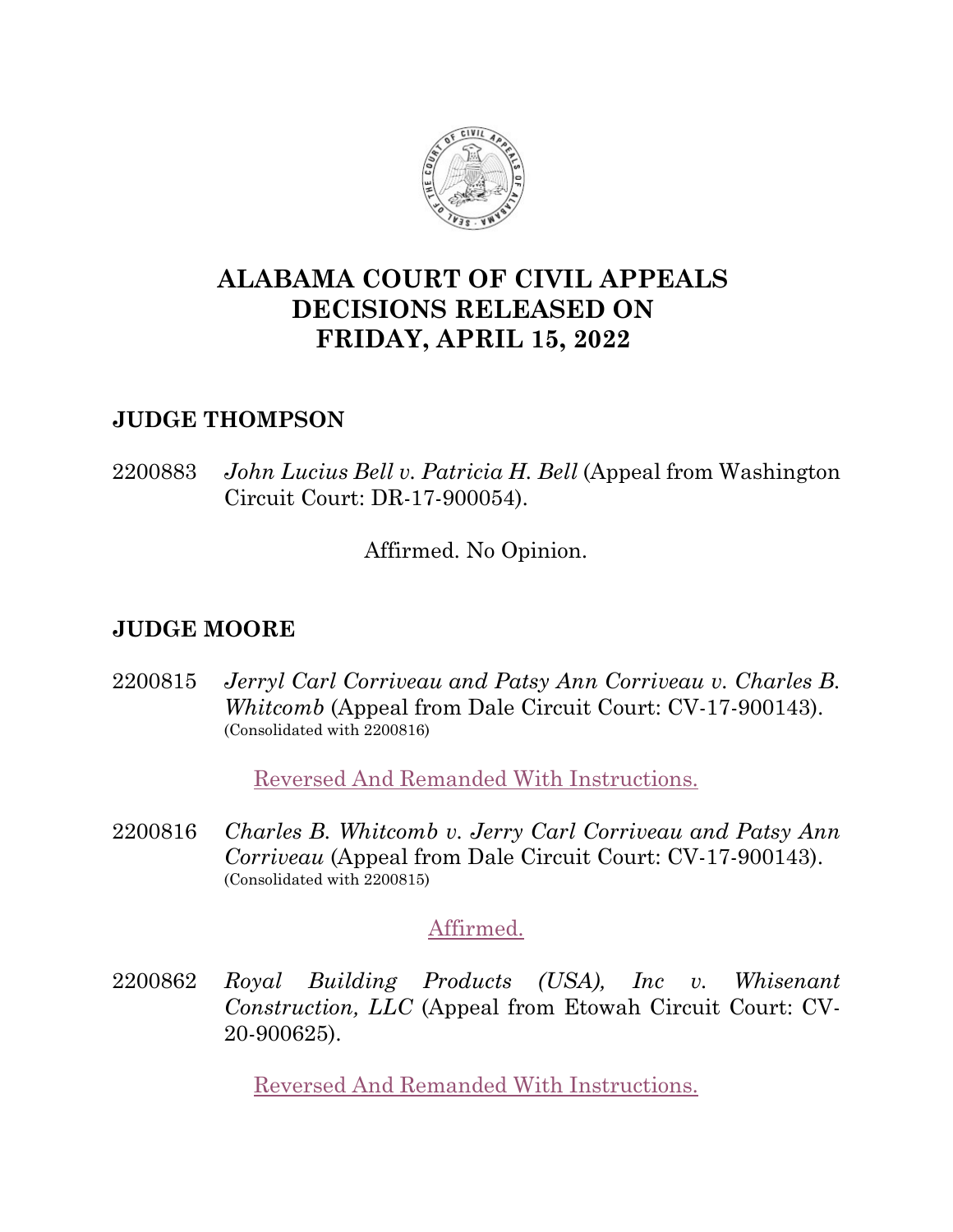2210271 *M.B.F. v. B.H. and M.F.H.* (Appeal from Calhoun Circuit Court: CV-21-900401).

[Reversed And Remanded With Instructions.](https://acis.alabama.gov/displaydocs.cfm?no=1126870&event=6B00VRP40)

2200789 *Windham Sommerville v. Jimmy Chapman* (Appeal from Wilcox Circuit Court: CV-19-900018).

Affirmed. No Opinion.

#### **JUDGE EDWARDS**

2210069 *M.B.-P v. T.P.* (Appeal from Lauderdale Circuit Court: DR-21- 125).

Affirmed. No Opinion.

2200698 *Kenneth J. Lewis v. Nations Lending Corporation; Loan Care, LLC; Auto Owners Insurance; and Shevis Singleton.* (Appeal from Talladega Circuit Court: CV-18-900430).

Affirmed. No Opinion.

## **JUDGE HANSON**

2200979 *Carl Hambrick v. Spire Alabama, Inc.* (Appeal from Jefferson Circuit Court: CV-20-900002).

Affirmed [In Part; Reversed In Part; And Remanded.](https://acis.alabama.gov/displaydocs.cfm?no=1126869&event=6B70JV0LI)

2200591 *City Jet, Inc. v. Satcom Direct Inc.* (Appeal from Montgomery Circuit Court: CV-17-902004).

Affirmed. No Opinion.